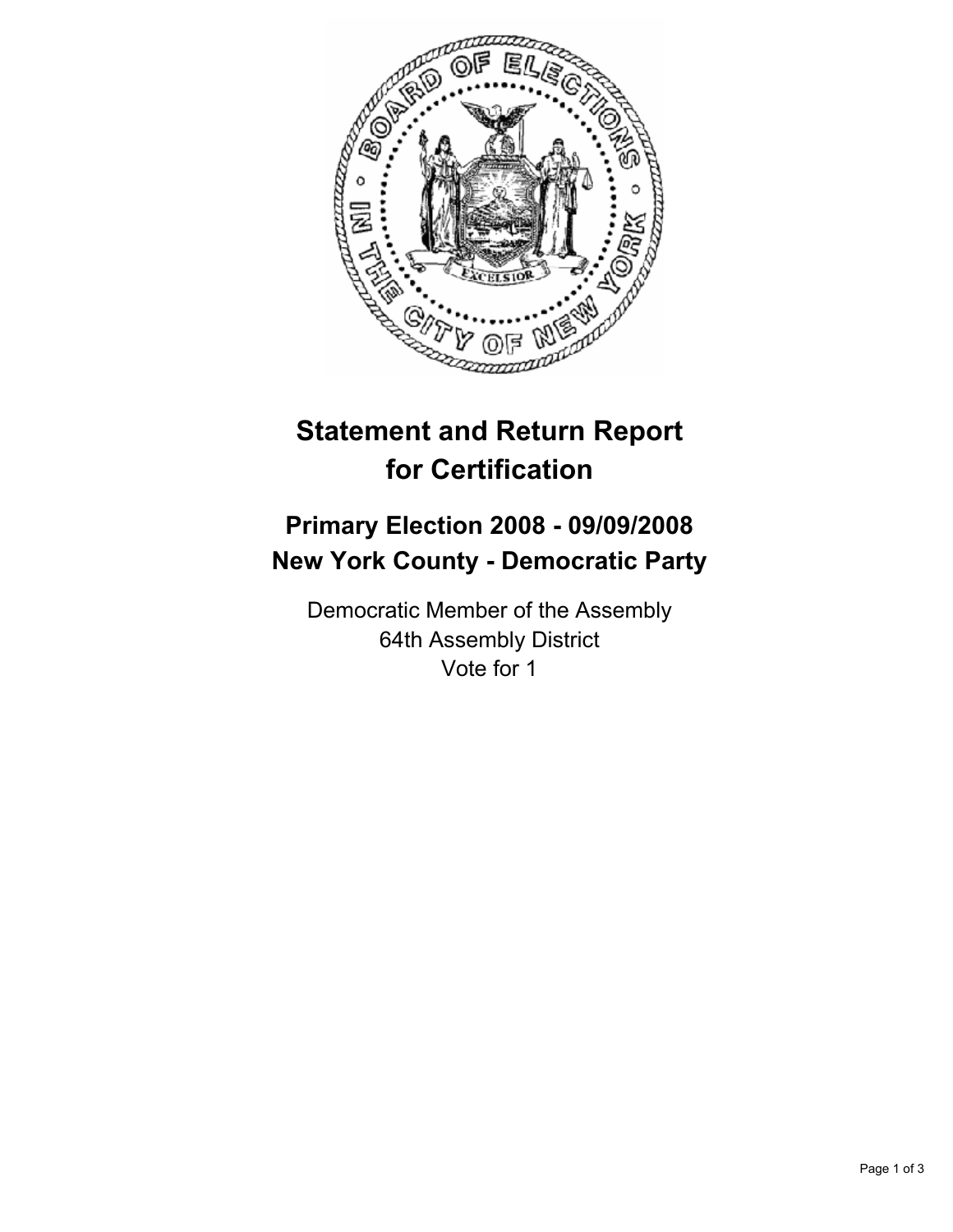

### **Assembly District 64**

| <b>Total Votes</b>    | 10,329 |
|-----------------------|--------|
| <b>SHELDON SILVER</b> | 7,037  |
| <b>PAUL NEWELL</b>    | 2,401  |
| LUKE F HENRY          | 891    |
| AFFIDAVIT             | 365    |
| ABSENTEE/MILITARY     | 141    |
| <b>EMERGENCY</b>      | 119    |